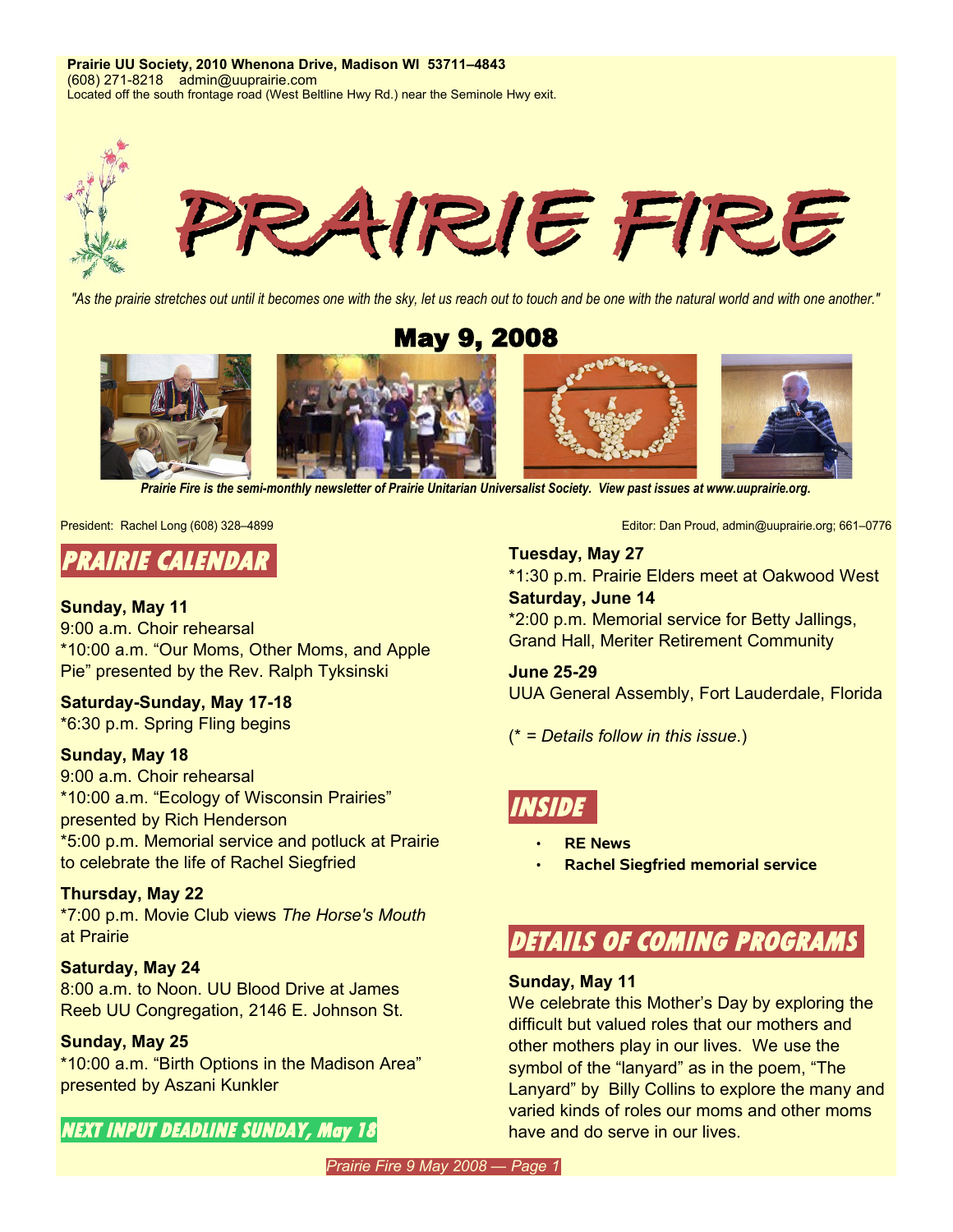#### **Sunday, May 18**

Rich Henderson is an ecologist with the Wisconsin Department of Natural Resources Bureau of Integrated Science Services (formerly Research). Rich has 33 years of experience in natural area inventory, assessment and management of prairie, sedge meadow, oak savannah and oak woodland ecosystems. He is also an active volunteer with the Wisconsin Chapter of The Nature Conservancy and The Prairie Enthusiasts, and is current vice-president of TPE.

#### **Sunday, May 25**

"Birth Options in the Madison Area" is being presented by Aszani Kunkler. Although most women give birth in hospitals and under the care of physicians in the United States, this approach to birthing is not shared by the rest of the world. Care by midwives, and birth at home or in birth centers is the norm for virtually every other country in the world. Countries using midwifery care consistently have better outcomes, lower costs and higher satisfaction rates than the United States.

Join Certified Nurse-Midwife and Madison Birth Center Director Aszani Kunkler as she examines the culture and politics of childbirth in America. There will be ample time for discussion after Aszani's presentation. Bring your stories and questions for lively dialogue!

# **RELIGIOUS EDUCATION**

#### **SPRING FLING AND OTHER NEWS**

Two weeks ago we had our spring Sunday Service project. This year our RE students raised money for the children in Nepal. Our childcare provider, Isha Shrestha, is from Nepal



and will spend part of her summer helping poor children attend schools and receive proper school supplies. Children baked cookies and sold them along with homemade gourd birdhouses. We

were able to raise \$100!

I would like to thank all the students and volunteers who helped that day. I would also like to thank the people at Prairie for all their generous donations. If you didn't get a chance to donate to Isha's cause there is a box upstairs by the greeting table where you could place a donation. \$1 goes a long way!

**May 17-18** is our annual Spring Fling event. We'll have dinner at Prairie starting at 5:30. We'll have cheese, fresh vegetables and various kinds of sandwich meat ready for students to build their own sub sandwich. We'll then head out to the UW Arboretum for a Twilight Walk. All are welcome to attend.

Karen Deaton and I will be visiting families before and after this event to go over our new behavior policies. We hope to meet with all families by the end of the summer. This informal meeting will take about an hour. We'll be going over expectations for children as well as adults. We also hope to gather information on what families want to see in our program.

On **May 18** students in grades 4-12 will be visiting the Deer Park Buddhist Temple in Oregon as part of their study of Buddhism. Students will attend the service and then have a chance to have their questions answered by one of the monks at the temple: Venerable George Churinoff. Buddhism is the final religion in our world religions program for grades 4-12.

Many different religions are represented in the Dane County area. Students had the opportunity to listen to people of many faiths: Sikhism, Islam, Hinduism, Jainism, Buddhism, Judaism and Christianity (Catholic and Mormon). They also visited a mosque, church, synagogue and a Hindu and Jain temple.

By studying the world's religions I hope students obtained a better idea of the beliefs, customs and culture of people in our community. This knowledge helps to eliminate fear and religious intolerance and I think the world could use a little more of that.

See you Sunday,

*Rebecca Malke (YREC) youthcoordinator@uuprairie.org*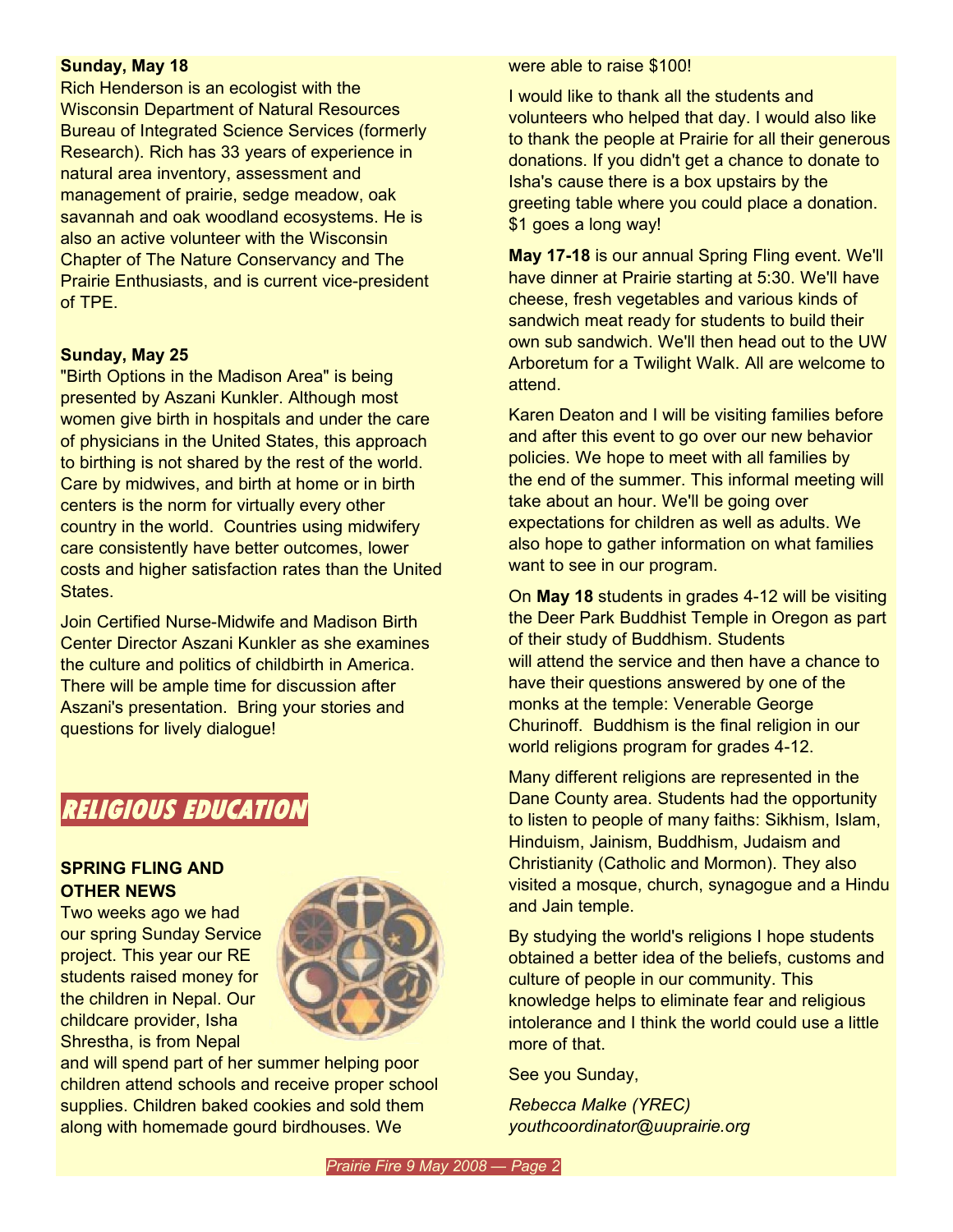# **RELIGIOUS HOLIDAYS AROUND THE WORLD IN MAY**

- 11–Pentecost (Christian)
- 18–Trinity Sunday (Christian)
- 20–Buddha Day / Visakha Puja (Buddhist)
- 22–Corpus Christi (Catholic Christian)
- 23–Declaration of the Bab (Baha'i)



# **HUMANIST UNION TO HEAR CONFERENCE REPORT MAY 11**

On April 17-18 Christina Klock and Kathy Converse will be attending the 7th Annual International Bioethics Forum, which this year is addressing the topic of evolution. An impressive array of speakers will be approaching the topic from a variety of perspectives during the 2-day conference, to be held at the BioPharmaceutical Technology Center (Promega building), Fitchburg. (You can see the schedule of speakers at http://www.btci.org/bioethics/ [schedule08.html.](http://www.btci.org/bioethics/schedule08.html)) The Humanist Union will hear their *Evolution in the 21st Century: Forum Report*, on **Sunday, May 11**. We will start with a potluck lunch at noon, with the report and discussion from 12:30 to 1:30 p.m. Anyone interested in evolution is invited to join us.

# **COMMITTEE ON MINISTRY REPORT**

The Committee on Ministry and Ralph Tyksinski have met monthly throughout the year to support the shared ministry of Prairie. We have discussed the health of the congregation, ways our minister is working toward achieving Focus Areas, problem solving with the minister, and supporting the minister's professional growth.

A Focus Group of seven other members of the congregation also met to give feedback to the committee to help assess the work of both the minister and the congregation. The committee presented a full report to the Board. Our thanks to those individuals for their assistance.

We would especially like to thank our minister, Ralph Tyksinski, for his gracious, generous, and professional service to our congregation during

this year. We have appreciated his calm assistance in working with the congregation through celebrations and struggles. He has demonstrated the value of having a Consulting Minister help Prairie develop a shared ministry.

If you have concerns or feedback about the minister or our shared ministry, you may contact any member of the committee and your concern will be addressed by the committee and held in confidence, if need be. The committee members are Aileen Nettleton (Chair), Dean Schroeder, and Sarah Lord.

# **MAY 18 CELEBRATION: RACHEL HELEN MCCUTCHEN SIEGFRIED**

There will be a celebration of the life of Rachel Helen McCutchen Siegfried (1/10/25 – 1/2/08), a founding Prairie member, on

# **May 18** at 5 p.m.

Per her request, a good ole Prairie potluck will follow.

# **MOVIE GROUP GATHERS ON MAY 22**

The Movie Group will meet at Prairie, 7:00 p.m., **Thursday, May 22** to view *The Horse's Mouth*. Alec Guinness wrote the screenplay and starred in this 1958 comedic film based upon the novel by Joyce Cary. Guinness plays Gulley Jimson, an artist with the single-minded purpose of finding the perfect wall for his eccentric versions of the Bible stories, usually without the wall owner's consent. At least one critic has labeled this "one of the best films ever about a painter." Guinness received an academy award nomination for the screenplay. The film starts at 7:00. Bring snacks to share. And mark your calendars now for the **June 26** Prairie Movie Group evening.

# **PRAIRIE ELDERS MEET ON MAY 27**

Prairie Elders Meeting, Tuesday, **May 27**, 1:30- 3:30 p.m. in the Nakoma Room of Heritage Oaks, Oakwood Village West. Or come at 1:00 for informal conversation.

Newcomers welcome.

TOPIC: CREATIVE AGING. Define "creative" in your own way. Among us are creators of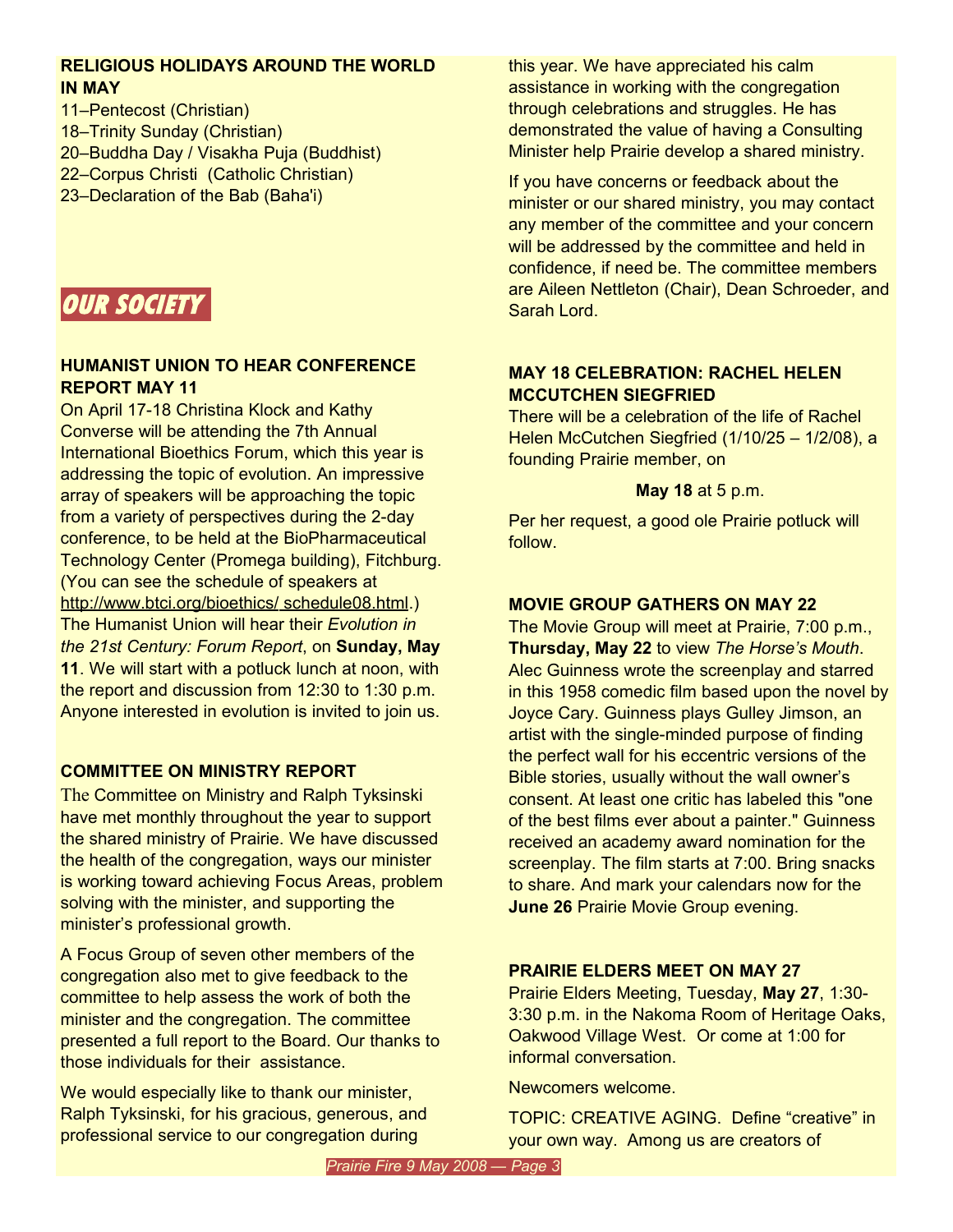paintings, sculpture, photography, fiction, poetry, music, handwork, gardens, doggerel, letters to the editor, speeches, puns, web forum commentary, organizations and characters on stage. We also have people with creative ways to keep their minds active or entertain lively grandchildren. Tell about your creative side, bring a creation or come to listen and share good times with friends. We use a round-robin format for the benefit of those with hearing loss.

SNACKS: If convenient, please bring a few snacks to pass and your own beverage cup.

ABOUT US: Prairie Elders aims to provide good times and mutual support for Prairie UU members and friends over 65. We welcome other UUs who live in the facility where we meet. Come and go as necessary for appointments, etc. Let us know if you need directions or a ride to Oakwood.

CONTACTS: Donna Murdoch 238-3802, Rosemary Dorney 238-4382 or Doleta Chapru, 238-4970.

# **SAVE YOUR RUMMAGE!**

This summer the RE Committee will sponsor a rummage sale to raise money for the RE department. If you're doing a little spring cleaning and discover some items you would like to donate please let the YREC, Rebecca Malke, or RE chair, Karen Deaton, know. Because of limited space we ask that you keep your items at home until it is time for the sale. A date has not been decided so stay tuned for more details.

# **'TIS ALMOST FAIRY TIME**

Sunday, **August 10,** meet new and old friends from James Reeb, First Unitarian Society, and Prairie as we carpool to American Players Theatre and picnic. Buy your tickets directly from American Players Theater for that night's 6:00 p.m. performance of *A Midsummer Night's Dream* (<http://playinthewoods.org/> or 608-588-2361). Details on where to meet will follow or contact Liz Wessel, 238-9934 or lizwessel (at) [yahoo.com,](mailto:lizwessel@yahoo.com) or Karen Deaton, [karendeaton](mailto:karendeaton@tds.net) (at) tds.net

What could be better? Midsummer revelry and camaraderie and it all starts with a car pool!

"*'tis almost fairy time*" —'Shakespeare, *A Midsummer Night's Dream*

*Karen Deaton*

# **FALL ALL-CONGREGATION RETREAT**

Every fall Prairie members and their families and friends spend a weekend of playing, making music, walking, talking, learning, and rejuvenating ourselves and each other. Our 2008 retreat will be **September 5-7** at Bethel Horizons bordering Governor Dodge State Park near Dodgeville. Put it on your calendar now—this weekend for many of us is a highlight of the year. We always need volunteers to help plan the retreat. Please let me or another Board member know if you would be willing to help coordinate adult or youth activities or registration. You wouldn't be alone - folks who have gone before you will assist you. Thanks!

*Rachel Long, President*

# **UNITARIAN UNIVERSALIST NEWS**

#### **UUSC-UUA CYCLONE NARGIS RELIEF FUND**

UUSC and the Unitarian Universalist Association have joined to launch a humanitarian relief fund to help cyclone survivors in Myanmar (formerly Burma).

Cyclone Nargis hit Myanmar on Saturday, May 3, 2008, with wind speeds of up to 120 miles per hour, devastating coastal and inland regions. State officials have estimated the death toll at over 22,000, but this number is expected to rise. In seven of the worst-affected deltas, communities are reporting 90-95 percent damage. Tens of thousands are missing, and millions more have been left homeless.

Transportation in Myanmar is expensive and insufficient for most of the population. People in isolated rural areas will not have a way to leave except on foot. Most water pumps are powered by electricity, and because the lines are down, people will not have access to running water.

With your generous support, we will provide humanitarian relief through groups in the affected region in an effort to help survivors, particularly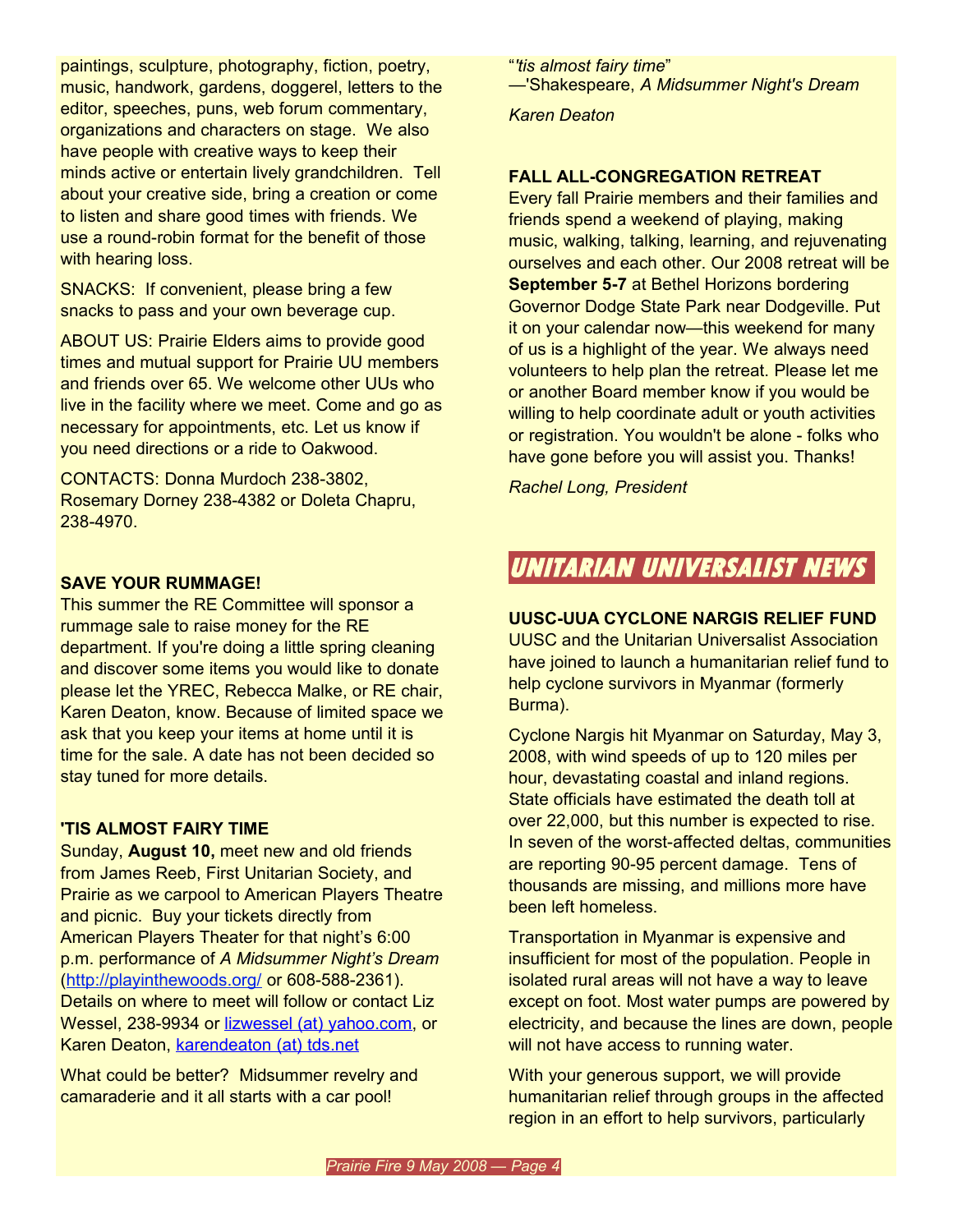those at risk of being overlooked by mainstream relief.

While UUSC continues to encourage donations of \$252 for peace, we know you would expect UUSC to lead a response to this emerging humanitarian crisis—and provide a way for members and supporter to help.

Please donate to the UUSC-UUA Cyclone Nargis Relief fund:

[www.uusc.org/info/support\\_cyclonenargis.html](http://www.uusc.org/info/support_cyclonenargis.html)

Or mail donations to:

Unitarian Universalist Service Committee UUSC-UUA Cyclone Nargis Relief Fund P.O. Box 845259, Boston, MA 02284-5259 To read more about the current situation: http:[//news.bbc.co.uk/2/hi/asia-pacific/7385662.stm](http://news.bbc.co.uk/2/hi/asia-pacific/7385662.stm)

# **UU'S IN TIME MAGAZINE**

Check out the May 12 issue of TIME magazine on newsstands today! On page 48, amongst TIME's 100 Most Influential People in the World, you will find the second of two ads running as part of Phase II of Unitarian Universalism's National Marketing Campaign.

Thank you for your exceptional generosity!

*Stewardship and Development Unitarian Universalist Association Campaign@uua.org*



We hope to see you in Fort Lauderdale for an exciting and enriching General Assembly, centered on the theme of the "Common Threads" that weave together the fabric of our Unitarian Universalist faith and community.

Join us June 25-29, 2008 in Fort Lauderdale at the Greater Fort Lauderdale / Broward County Convention Center.

Amazing, inspiring, unique and uplifting Opening Worship centered around The Sources, a cantata setting of the UU Sources with music by Rev. Jason Shelton and text by Rev. Kendyl Gibbons.

Special Featured Programs on Friday and Saturday will address the issues of civil liberties and immigration policies, followed by Appreciative Inquiry sessions offering a chance to explore and wrestle with these issues in depth together.

Hear from award-winning authors and distinguished voices from outside our tradition: Eboo Patel on Interfaith Youth in the Age of Fundamentalism; John Dear on Peacemaking and the Questions of Jesus; and Karen Brodkin on Wrestling with Whiteness; The Politics of Jewish Identity in a Multiracial America.

We'll blending advocacy and celebration and reaching out to the local community during a multi-generational public witness celebrating and defending the rights of Gay, Bisexual, Lesbian, and Transgender and immigrant families; Friday from 5:00 to 7:00 p.m. in a Fort Lauderdale city park.

*Explore http://www.uua.org/events/generalassembly/index.shtml, call (617) 948-4209, or write gaoffice@uua.org.*